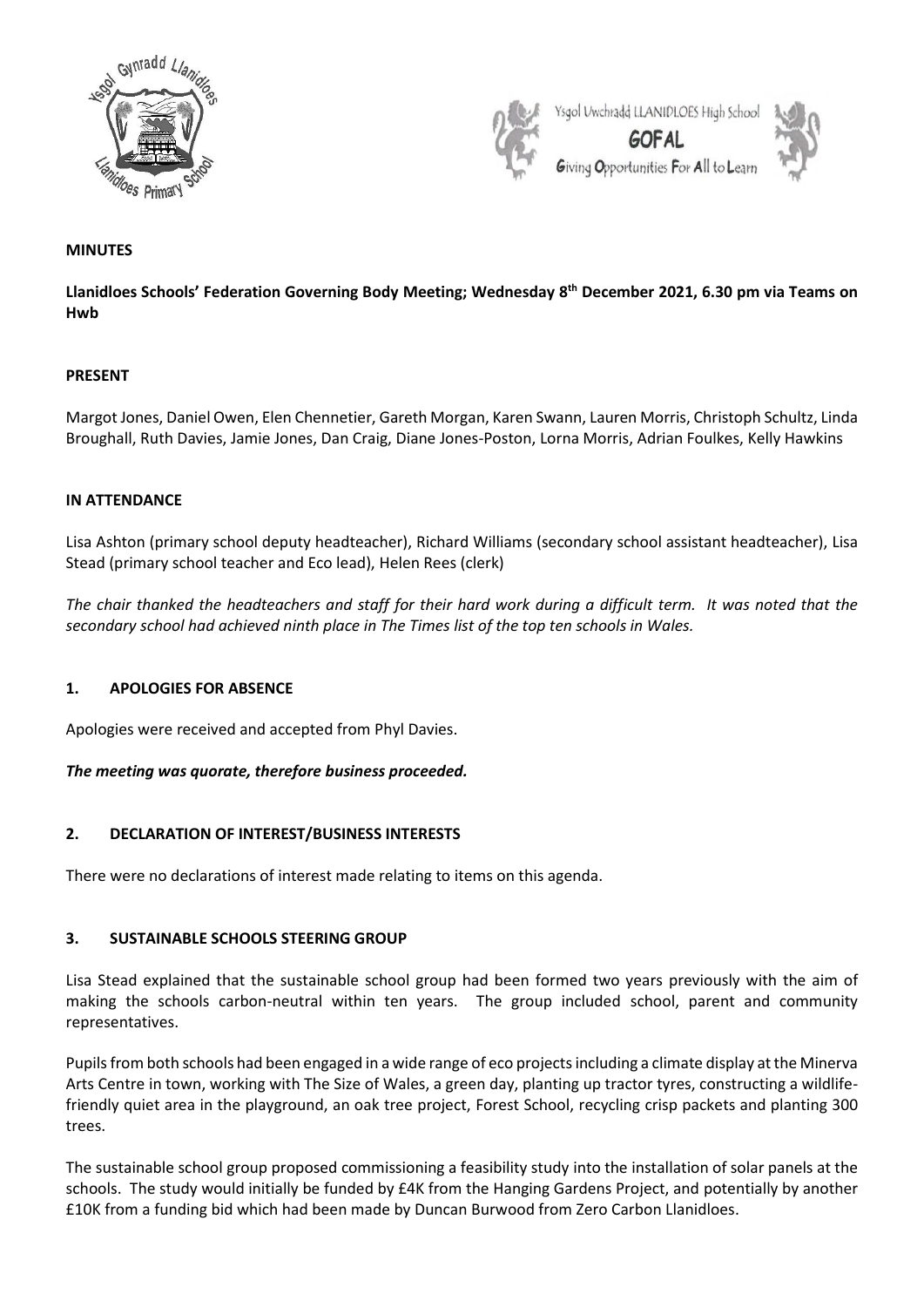The group envisaged a community project, with the schools benefitting from free installation of solar panels and a reduction in the price of electricity from 18p per unit to 11p per unit. Community investors would take a small profit.

If agreed, the group would need information from the schools such as whether new buildings were planned or the panels would be retro-fitted to existing buildings, details of current electricity usage and cost and the area of suitable roof space available. It would be important to plan works carefully, for example, to insulate the roof space well before the panels were fitted.

The secondary headteacher commented that it was an exciting idea and that the business manager could supply the group with the information required. It was thought that, even though the buildings were not in category B, a case could be made to the LA for capital investment in the buildings. A firm proposal could form part of the vision for the future of the schools put forward to the transformation team.

The primary headteacher thanked Mrs Stead for her work on this proposal and her enthusiasm for eco issues in the school and wider community. It was noted that the current fabric of the roof might not be suitable for retro-fit panels.

Governors admired the aspirational nature of the proposal and agreed that it should be fully supported.

## *Lisa Stead left the meeting*

*All staff governors and attendees left the meeting (Daniel Owen, Elen Chennetier, Lauren Morris, Ruth Davies, Jamie Jones, Dan Craig, Lisa Ashton, Richard Williams)*

### **15. COMMITTEE MEETINGS**

### *ii. Headteacher's performance management*

It was resolved according to The Government of Maintained Schools (Wales) Regulations 2005, Section 48 that this item be minuted as confidential.

# *All staff governors and attendees rejoined the meeting (Daniel Owen, Elen Chennetier, Lauren Morris, Ruth Davies, Jamie Jones, Dan Craig, Lisa Ashton, Richard Williams)*

### **4. MEMBERSHIP**

There were no vacancies on the governing body.

### **5. BUSINESS OF MEETING**

The order of business was varied for item 15. ii.

# **6. MINUTES OF PREVIOUS MEETINGS**

The minutes and confidential minutes of the meetings of the governing body held on  $6<sup>th</sup>$  October and  $3<sup>rd</sup>$  November were confirmed and would be filed in the schools' file.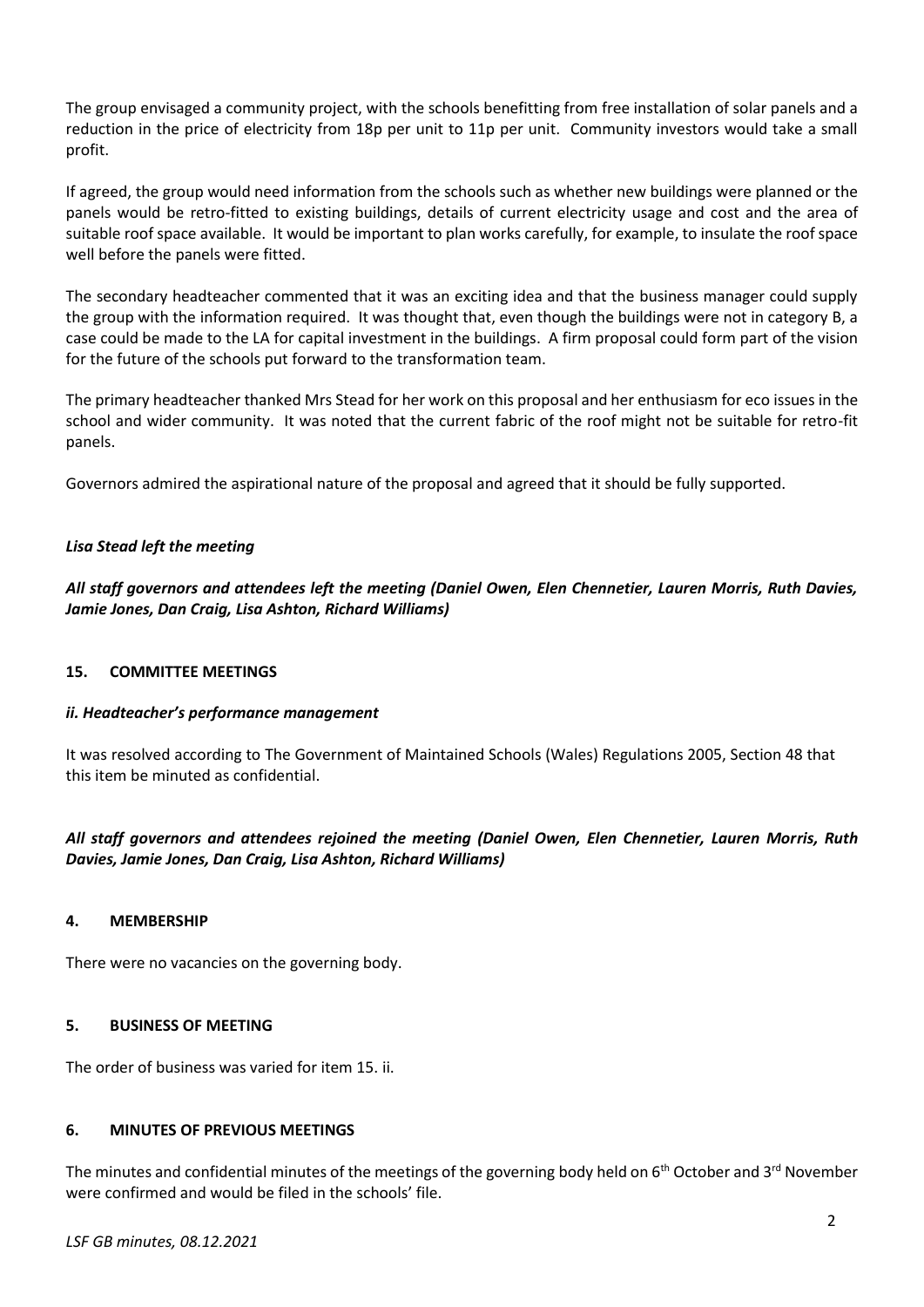## **7. MATTERS ARISING FROM THE MINUTES NOT INCLUDED ELSEWHERE ON THE AGENDA**

It was noted that the Town Council had submitted a response to the LA draft Welsh in Education Strategic Plan.

## **8. HEADTEACHERS' REPORTS**

## *i. Secondary school*

The headteacher drew governors' attention to the Support Visit 1 report, received following a recent visit by the School Improvement Adviser. Helpful feedback had been received, especially around the consistency of marking, which was currently under review, and the identification of priorities for each milestone within the School Development Plan.

## *ii. Primary school*

The headteacher expressed thanks to the staff who had undertaken rigorous monitoring activities regarding standards and progress of learners. The recent safeguarding audit and the study into positive outcomes in education of COVID-19 were highlighted. Governors commented that it was refreshing to hear positive outcomes and that it was a reflective and interesting read. Governors were told that the headteacher had presented the paper to a recent meeting of Powys headteachers where it had been well-received by colleagues and officers.

## **9. LOCAL AUTHORITY AND SCHOOLS PARTNERSHIP AGREEMENTS**

The issues raised at a previous meeting of the governing body had been discussed with colleagues and officers. Although it was felt that the agreement had been much improved, it had been recognised that stakeholder consultation would have been beneficial.

Governors acknowledged that it would be necessary to sign the document. The secondary headteacher proposed an addition to the final paragraph:

The Governing Body notes the content and agrees to accept the Powys Local Authority -School Partnership Agreement document until 31<sup>st</sup> August 2024 or until such time as there is a material change, for example as a result of new Welsh Government or Estyn policy and procedure*, on the following basis:*

- *There is understanding that complying with the ALN requirements on page 16 will take time (especially where these go beyond the requirements of the ALN Bill);*
- *The post-16 arrangements on pages 21-22 are not yet finalised and will continue to be coconstructed with governors and school leaders;*
- *The LA has carried out appropriate risk assessments, and delivered sufficient support, to enable the school to safely admit hard to place pupils.*

Governors agreed the proposal.

# **10. POLICIES AND PUBLICATIONS**

Governors were told that the primary school Pupil Discipline Policy had been altered to include the new procedure for notifying the LA of exclusions. The Intimate Care Policy was not a statutory policy but was required by the Healthcare Needs Policy which was statutory. The Procedure for Bringing Animals into School had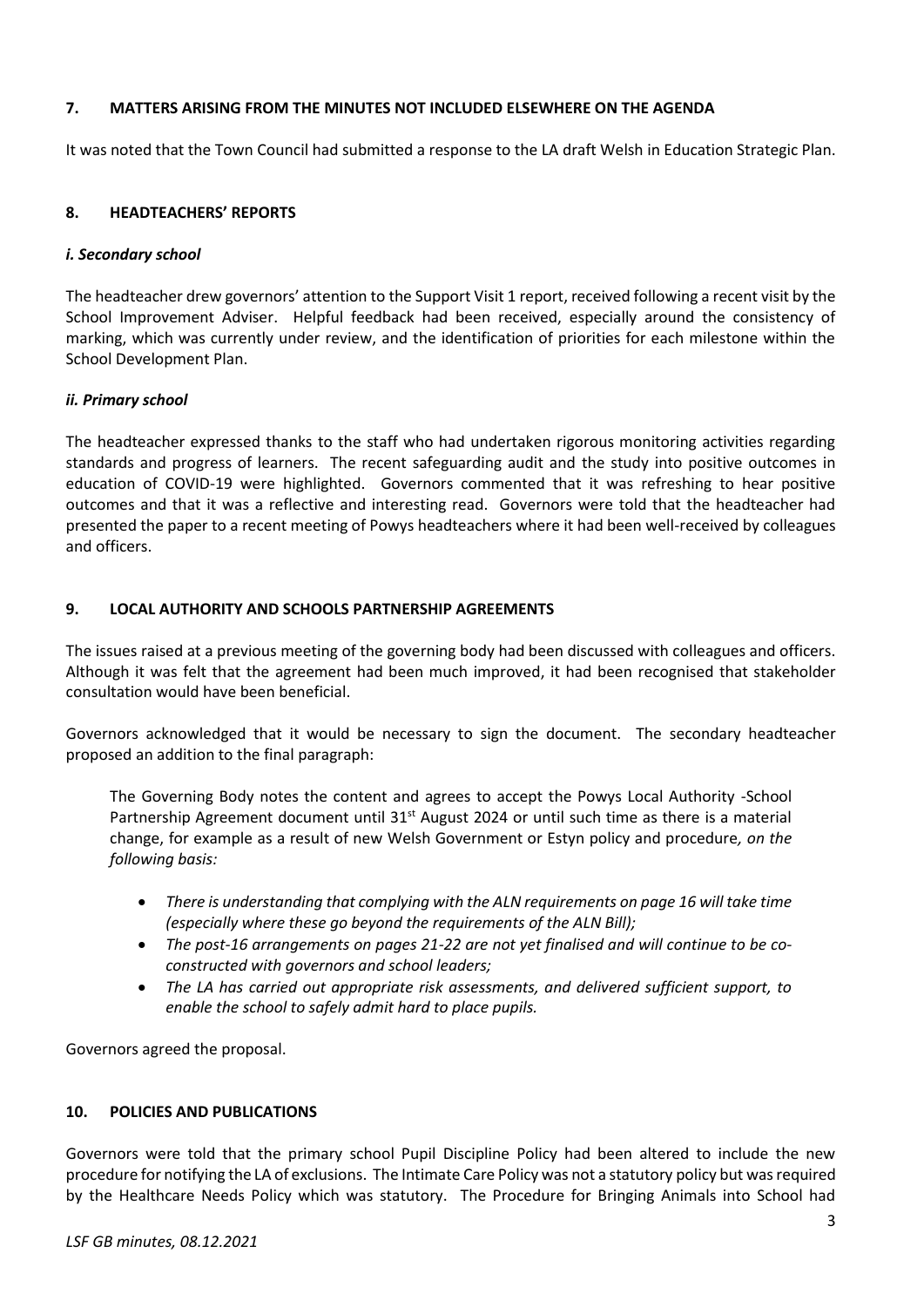recently been found to be necessary. Governors agreed that the policies and procedure were appropriate to the needs of the schools and agreed to adopt all three.

### *Kelly Hawkins joined the meeting*

#### **11. PRIMARY SCHOOL CATCHMENT AREA CONSULTATION**

It was resolved according to The Government of Maintained Schools (Wales) Regulations 2005, Section 48 that this item be minuted as confidential.

### **12. DRAFT THREE-YEAR VISION FOR SECONDARY SCHOOL**

The secondary headteacher presented a draft three-year vision and told governors that it had been a useful exercise to review the previous three years and the foundational aims and ethos of the school in order to formulate future aims. Overall, standards had been found to be good, with some areas excellent, and the valueadded at the end of KS4 put the school in the top quartile.

The federation was embedding well with collaboration on developing the Curriculum for Wales and AoLEs to ensure continuity of provision. A cross-phase transition project was planned and other areas for collaborative working would be identified.

There had been a 26% rise in the number of pupils on roll in the last three years which had put enormous pressure on available space and meant that some teachers did not have a fixed classroom. However, this rise in numbers had made it possible to invest in additional staffing capacity, for example, the recent appointments of ten specialist teachers. The number of pupils in the Welsh stream also continued to rise. Applications for Year 7 in September 2022 had been oversubscribed by around twenty places.

The school budget was healthy and the facilities were good but significant capital investment into the fabric of the buildings was required to improve the pupil learning experience.

Staff were involved in many examples of wider partnership working to share best practice.

Wellbeing provision had been improved and it was considered that wellbeing support was excellent. Post-16 provision was currently under development. The leadership team had been strengthened, particularly middle leadership where several appointments had greatly increased capacity. Evaluation and planning had been identified as areas for improvement.

ALN provision was effective and every member of staff had received training on the new ALN Code. The school was starting to use the new LA Tyfu platform.

Four aims for future development had been identified:

- 1. To design a world-class new curriculum. All curriculum areas were working on their new AoLE and developing new strategies for teaching and learning.
- 2. To deliver the best teaching and value-added standards in Wales. The Great Teaching Toolkit had been introduced to identify effective practice, enhance the quality of teaching and give pupils a voice in teaching and learning. Practice would be tracked against other schools throughout the UK.
- 3. To develop an outstanding wellbeing provision.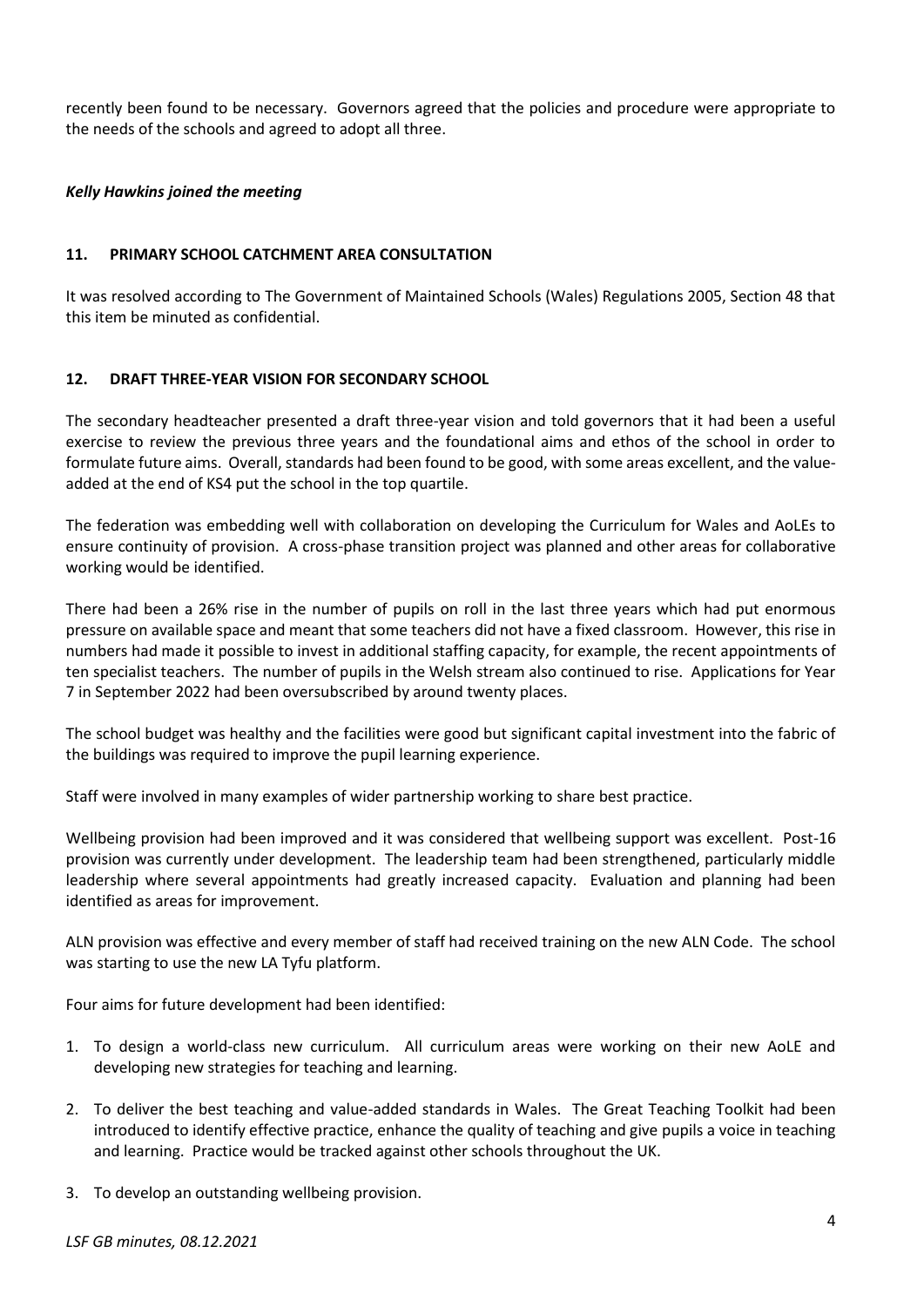4. To grow the Welsh first language provision so that it was accessed by more than 40% of learners. Good progress was being made in implementing the Siarter Iaith which was starting to have an impact.

Governors asked for the vision to be circulated to further reflect on. The headteacher was thanked for his work in compiling the document and were pleased to see so many effective initiatives in place.

## **13. HEALTH AND SAFETY, INCLUDING COVID-19**

Governors asked if visits to school in person were permissible yet. The latest advice to the primary school from the LA was that group visits were not permissible, but one governor at a time could be admitted to the premises once a risk assessment had been completed. Governors were advised that Teams meetings to listen to learners were unlikely to be effective with younger pupils. Governors were concerned that they were not currently fulfilling their duties but had been reassured to learn that much monitoring by school staff had been undertaken. School staff were excited to celebrate their achievements with governors and it was hoped that some visits would take place early in the new term. Visits to the secondary school would still be difficult to arrange safely, although there was some flexibility in the dynamic risk assessment. It was agreed that visits would be discussed again early in the new year with the Curriculum and Strategic Planning committee and that the schools would start looking at their risk assessments now in readiness.

The primary school emails and digital storage were due to be migrated from the in-school server to Hwb during the week commencing 13<sup>th</sup> December. Governors were told that it might not be possible to respond to emails at some points during this week.

The schools were receiving clear advice from the LA on whether the Covid-19 risk was low, medium, high or very high. Measures specified in the risk assessments were in place and effective.

# **14. GOVERNORS' ANNUAL REPORT TO PARENTS**

The Governors' Annual Reports to Parents were being compiled with the aim of distributing them to parents by the end of term.

# **15. COMMITTEE MEETINGS**

### *i) Curriculum and Strategic Planning committee*

This committee had met on 21<sup>st</sup> October and the minutes had been shared with all governors. The LA draft Welsh in Education Strategic Plan had been discussed extensively. The committee had considered their role in monitoring and had asked each AoLE leader for some very brief information in order to understand the current position and the need for future development.

### *iii) Staffing and Finance committee*

This committee had met on 24<sup>th</sup> November and the minutes had been shared with all governors. The merits of requesting increased capital investment from the LA had been discussed.

# *All staff governors and attendees left the meeting (Daniel Owen, Elen Chennetier, Lauren Morris, Ruth Davies, Jamie Jones, Dan Craig, Lisa Ashton, Richard Williams)*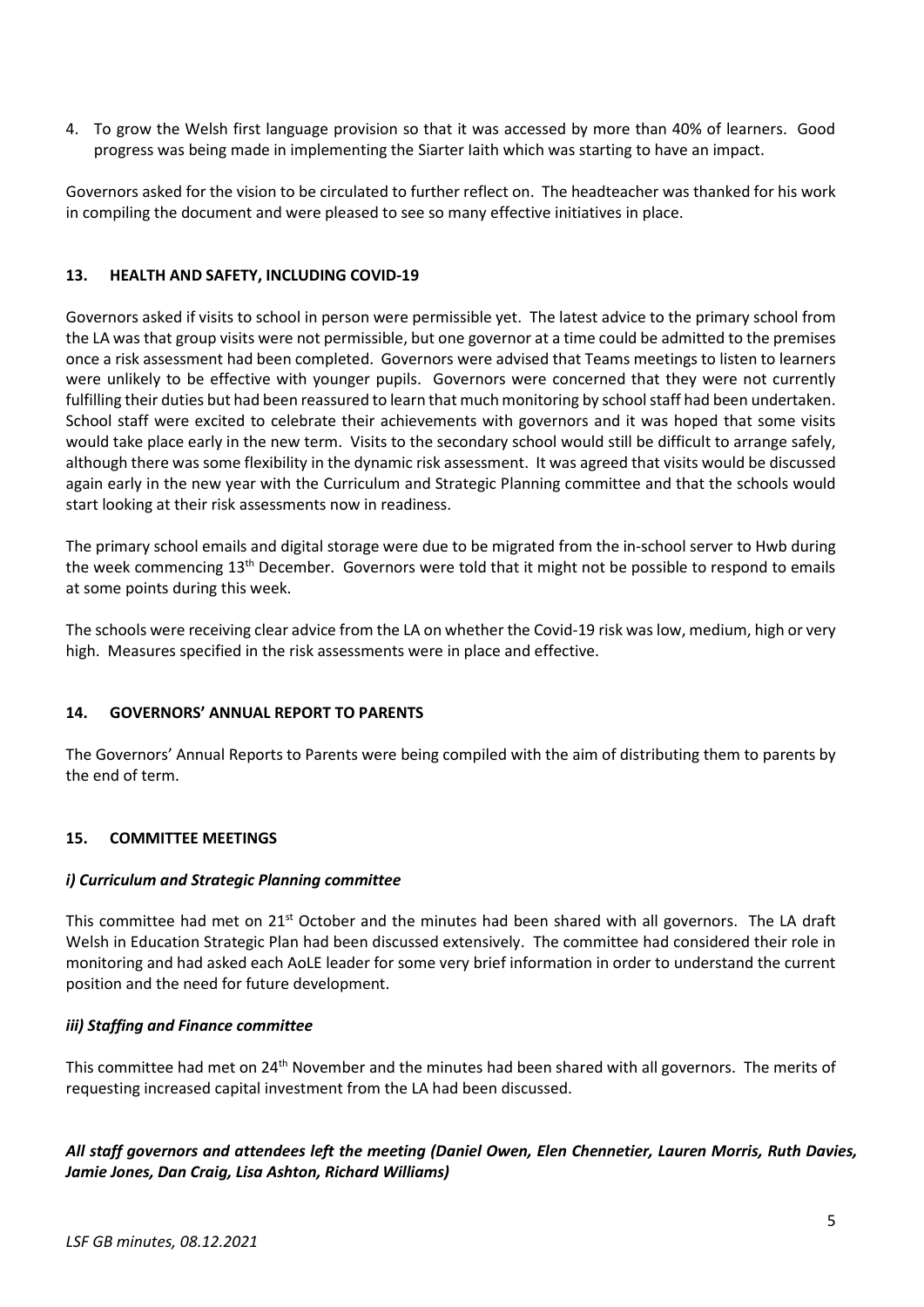## *iv) Pay committee*

It was resolved according to The Government of Maintained Schools (Wales) Regulations 2005, Section 48 that this item be minuted as confidential.

# *All staff governors and attendees rejoined the meeting (Daniel Owen, Elen Chennetier, Lauren Morris, Ruth Davies, Jamie Jones, Dan Craig, Lisa Ashton, Richard Williams)*

*Lorna Morris left the meeting*

## **16. LOCAL AUTHORITY WELSH IN EDUCATION STRATEGIC PLAN (WESP)**

The governing body's response to the LA draft Welsh in Education Strategic Plan had been submitted.

### **17. TO DISCUSS HEALTHY TRAVEL TO AND FROM SCHOOL**

Governors recognised that there were health, environment and community benefits of pupils walking and cycling to school. However, travel to school needed to be safe. Governors were told that the Community Policing Team and LA Transport Department had been asked to monitor parking and safety concerns, including seatbelt and child car seat checks.

With nearly a thousand pupils travelling to and from the sites daily, the volume of all modes of transport was high and problems were increasing. The LA Active Travel Scheme and Safe Routes to School would be investigated as potential sources of support. It was noted that one of the problems was with parents dropping off children for both schools on the road opposite the primary school, then using the primary school car park as a roundabout to drive back into town. Solutions needed to be found, possibly with incentives for parents to park and walk the last part of the journey with their children. It was felt that possibly the high school uniform policy did not facilitate walking to school as children needed to wear sturdy, practical shoes for walking, especially in the winter.

Governors noted that in Newtown a road safety officer had arranged for parents to have a pass for the town car park in order to walk to a nearby school.

The primary headteacher was meeting again with the police the following week.

A bulb in one of the zebra crossing lights beside the schools was still broken and awaiting replacement.

### **18. GOVERNOR DEVELOPMENT**

No training needs were identified.

### **19. DOCUMENTS/CORRESPONDENCE RECEIVED BY THE CHAIR OF GOVERNORS AND/OR CLERK**

There were no such items.